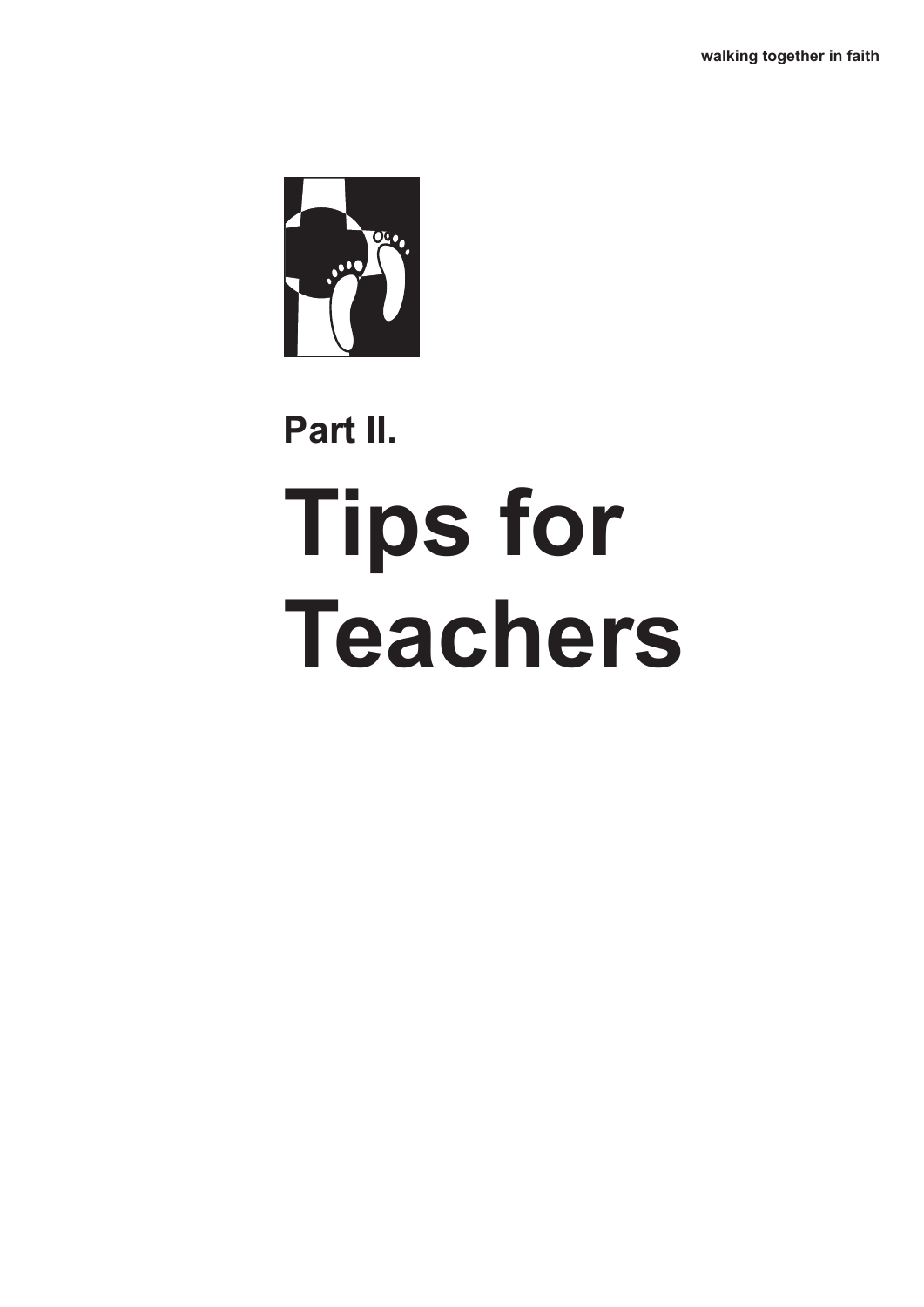#### **IN A NUTSHELL**

Repetition is vital. Keep repeating the instructions and reinforcing the vision behind the homework sheets.

One excellent way of communicating the vision of Walking Together in Faith is to share 'success stories' in the school newsletter.

Seek feedback from parents and children and use this to help refine your homework strategy.

### **Tips for Teachers**

# **Communication tips**

Introducing *Walking Together In Faith*

Repetition is vital. Don't expect parents to 'get it' immediately. People take time to adapt to new procedures.

Explain the 'new R.E. homework sheets' simply and clearly. Then be prepared to repeat your explanation over and over again, in different ways, in different forums. For example:

- Through the newsletter (see 'Part 1. Application: newsletter samples');
- At parent-teacher interviews;
- During informal chats with parents at drop-off and pick-up time;
- In the notes to parents on the homework sheet itself;
- When giving instructions to the children in the classroom.

Repetition is important, not only to impart clear INSTRUCTIONS (the 'how'), but also to communicate the VISION (the 'why'):

- This is about you and your child (not school grades);
- Your home is the most important 'school of faith';
- A loving, faith-filled Catholic Church is built on loving, faith-filled Catholic homes.
- Your faith is important to your child here are some simple steps which may assist you in sharing this faith;
- Life is busy but we must never be too busy to share faith with our children.
- Faith is 'caught', not just taught. What faith messages (verbal and non-

verbal) are our children 'catching' at home?

Monitoring *Walking Together In Faith*

Various ways to seek parental feedback (some or all of these methods may prove useful):

- Do nothing let the feedback come to you!
- Include a feedback section in the corner of the homework sheet.
- Raise the matter in parent-teacher interviews.
- Raise the matter with parents who stop to chat before or after school.
- Send home an evaluation sheet.

• Target a few parents who are representative of different cultures, family circumstances, faith experiences, etc and ask them about their experience of the new homework sheets.

• Hold a meeting for parents to come together to discuss their experience of the R.E. homework strategy.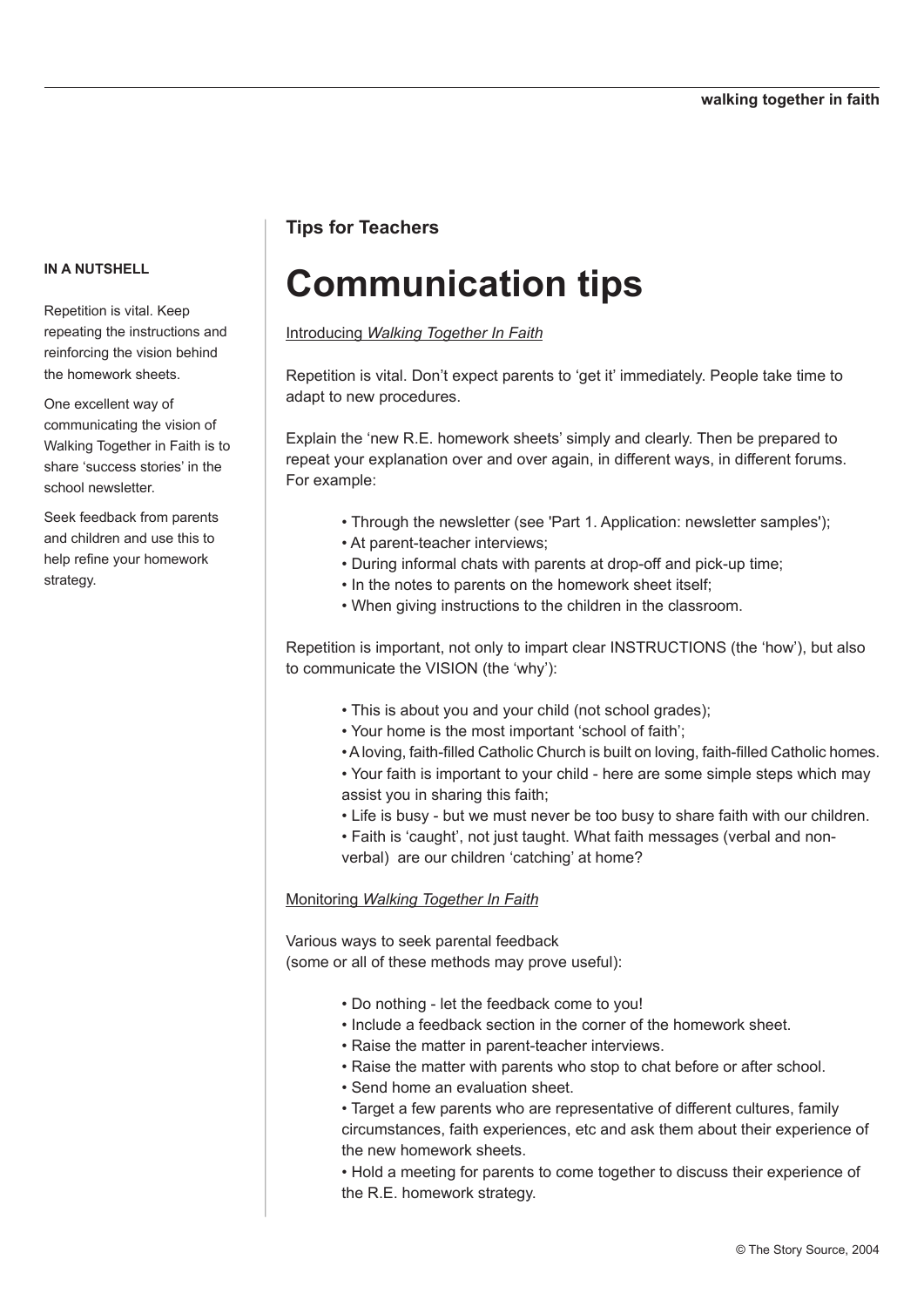# **Supporting parents**

Look for every opportunity to AFFIRM parents in their role as faith educators: You are vital to your child's faith development. God works through you! In the eyes of the Church you have a special, irreplaceable role. You can teach your child like no other teacher can. You can do it!

and to ease them of any anxieties:

We are not going to 'mark' your faith-sharing quality; We are not going to 'pry' into your spiritual life; We just want you and your child to share some precious time together, and to invite God into that time together.

At the same time, don't be afraid to be bold and assertive when necessary: In choosing a Catholic school for your child you chose a school which is committed to a Catholic ethos. This R.E. homework strategy is part of our pledge to live up to our commitment, and to support you, as parent, in yours.

You will notice that the homework sheets in this folder have a section on the left hand side which provides parents with some basic Catholic information (e.g. Why do we celebrate Advent? What are the Stations of the Cross?) This will help to equip parents to talk to their child about the topic (and relieve some parents of the anxiety of feeling 'ignorant'). It is also a way of educating the parents themselves.

The supplementary leaflets in Part IV of this folder are also designed to broaden parental awareness of their Catholic faith. Send them home as 'background reading' for parents; or use snippets in the bulletin or in letters to parents.

If a parent is not available to undertake the homework with the child, another family member can step in. In some exercises (e.g. the family meal) the participation of the whole family unit is desirable.

Be sensitive to families with multiple children - all receiving R.E. homework! It may be more practical, and more spiritually effective, for parents to focus on one activity (e.g. a family meal) with the whole family. Bring this option to their attention. In other words, a child in grade 3 might participate in her grade 5 sister's Advent homework exercise rather than the one set for grade 3. The child shouldn't feel penalised or excluded by this. On the contrary, they can bring a fresh perspective to the class. ('Did anyone join in their brother or sister's Advent activity? What did you do? What was that like?... So you see, there are lots of special things we can do at home to celebrate Advent.') If teachers are aware of the different homework exercises being assigned by different classes they can pick up on these themes and naturally incorporate them into class feedback/discussion. Alternatively, a common homework task assigned to all grades may prove to be more practical and conducive to family unity.

#### **IN A NUTSHELL**

In their role as educators, affirm parents, reassure parents, and challenge appropriately.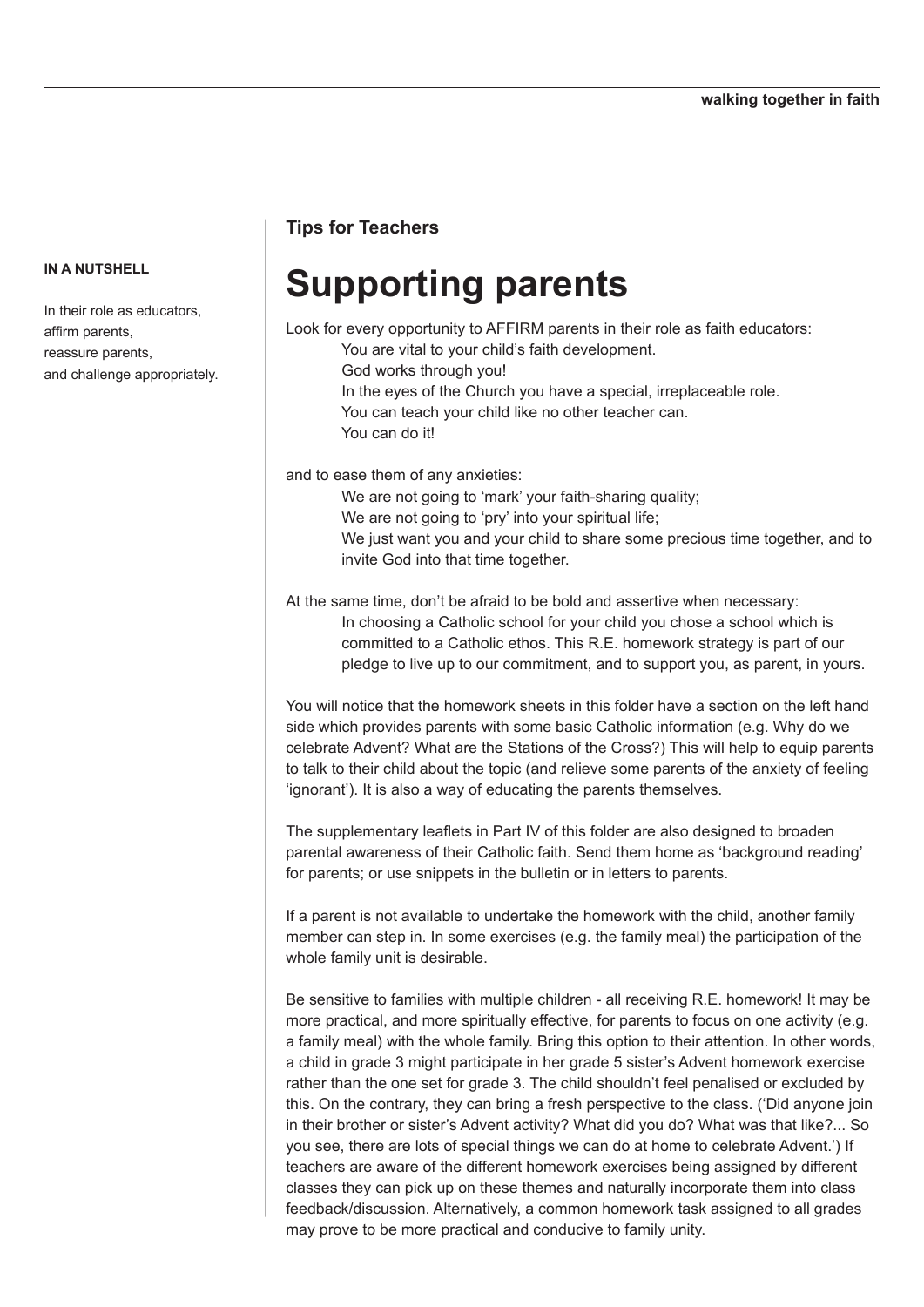### **IN A NUTSHELL**

Model (or discuss) an exercise in the classroom before assigning it as homework.

Be flexible and sensitive to family circumstances.

Consider choosing a particular homework task (e.g. an Advent family meal) for the whole school community.

Look out for opportunities to link the homework task to the activities of the wider parish.

### **Tips for Teachers**

# **Classroom tips**

The homework sheets could be assigned on a weekly, monthly or seasonal basis as determined by the school. It may be best to start gradually, say, one homework sheet during Lent, one during Easter, and work towards a more frequent pattern.

Your selection of homework sheets can be guided by:

the flow of the liturgical year;

important parish sacramental celebrations (e.g. First Communion); the flow of the R.E. syllabus.

Where possible, model (or discuss) the homework activity in the classroom before sending it home. e.g. If the homework is to create a 'sacred space' in the home for Advent, then create a sacred space for Advent in the classroom. The children's familiarity with the task in the classroom will assist implementation at home. This may be especially helpful for parents without English as a first language, or for parents who are unfamiliar with Catholic practices.

Upon completion of the homework task, invite class feedback. Of course, respect the privacy of families. For example, there is a difference between inviting children to share a poster they have drawn with the words 'Jesus forgives us' and asking them for personal details about a parent-child forgiveness exercise.

When assigning seasonal homework tasks, such as a sacred space in the home for Lent, keep the exercise alive by referring to it from time to time during the Lenten season (e.g. 'Don't forget to place your palm at your sacred site on Palm Sunday.') In this way you are gently reminding the family to persevere with their faith rituals in the home.

Time the homework to accommodate family circumstances such as custodial arrangements. e.g. Assign a weekly homework task for the period Wednesday to Tuesday rather than Monday to Friday so that the child has the opportunity to share it with the non-custodial parent on the weekend.

Some schools find it helpful to assign a whole school homework exercise. (e.g. Every family in the school is asked to hold a well-celebrated family meal during the Advent season.) A homework task like this has the advantage of bonding a whole family with minimum effort.

There may be the opportunity to link the homework task with a parish effort beyond the school. (e.g. If the school is urging all their families to hold a well-celebrated family meal during the Advent season, the parish priest might urge all parishioners to do the same.)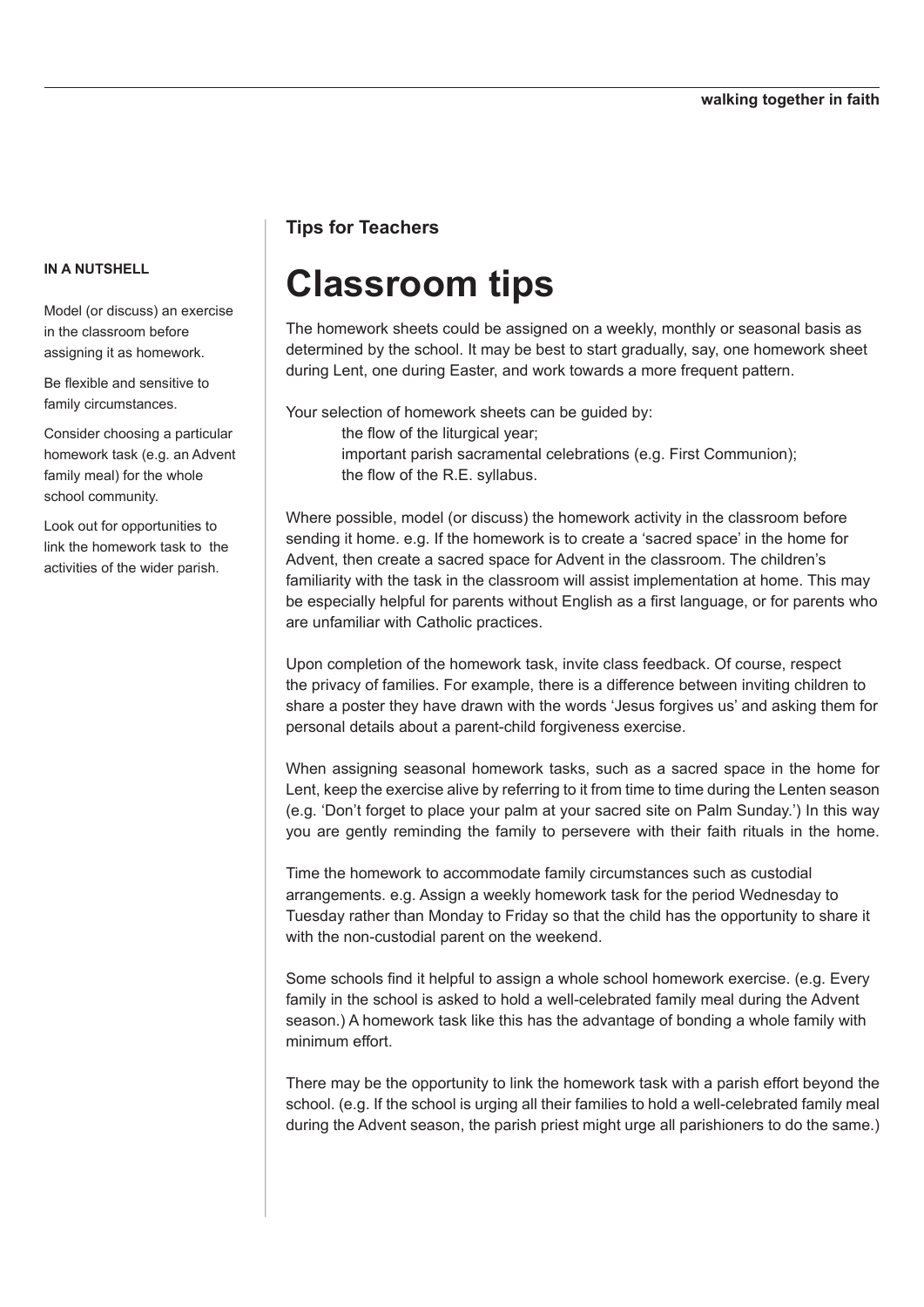# **Personal tips**

It takes time to adjust to a new way of assigning homework. Patiently persevere.

Learn as you go - what works with this class, what doesn't. Be flexible. Don't hesitate to adapt the homework sheets in this folder (or to design your own).

Remember: this kind of homework is not meant to be a chore, but a joy! Within reason, choose homework topics that appeal to you, which 'speak' to your own heart and faith story. Your enthusiasm is catching. The children and parents will pick up your own natural energy for what you are asking them to do.

Model the homework by sharing your own faith experience. e.g.

*If the homework is about family Christmas traditions, tell the children about how you celebrated Christmas with your family as a child. If the exercise is about the Sign of the Cross, show them the cross around your neck and share why it is precious to you.*

Don't make families jump through hoops unnecessarily. Let them tackle the homework tasks from where they are 'at', whether this be a very basic stage or a very developed stage of religious practice. Some families will be deeply immersed in their own style of Catholic spirituality in the home. Reassure them that the school wishes to affirm and encourage their efforts, (and to support them by bringing other families to a similar level of awareness/practice).

On the other hand, deeply religious families may also welcome a fresh challenge. *e.g. 'That's great that you pray together every night as a family. Perhaps you would like to introduce a new prayer or try a different style of prayer just for a change. Expose your child to the wide range of spiritualities and devotions within the great Catholic tradition.'*

Remember that as a teacher you are in a privileged position to make a difference in the lives of the families in your school community. See yourself as a catalyst, igniting some potent elements:

The graced openness of a child's heart;

The desire of parents to nourish their children spiritually (even if they do not always know 'how');

A practical resource package that can help to teach parents 'how'. Trust that God's grace will bring great good out of your homework efforts!

Gird all your efforts with prayer.

#### **IN A NUTSHELL**

Have confidence: in your own goodness, in the goodness of the parents, in the openness of the children, in the power of God's grace.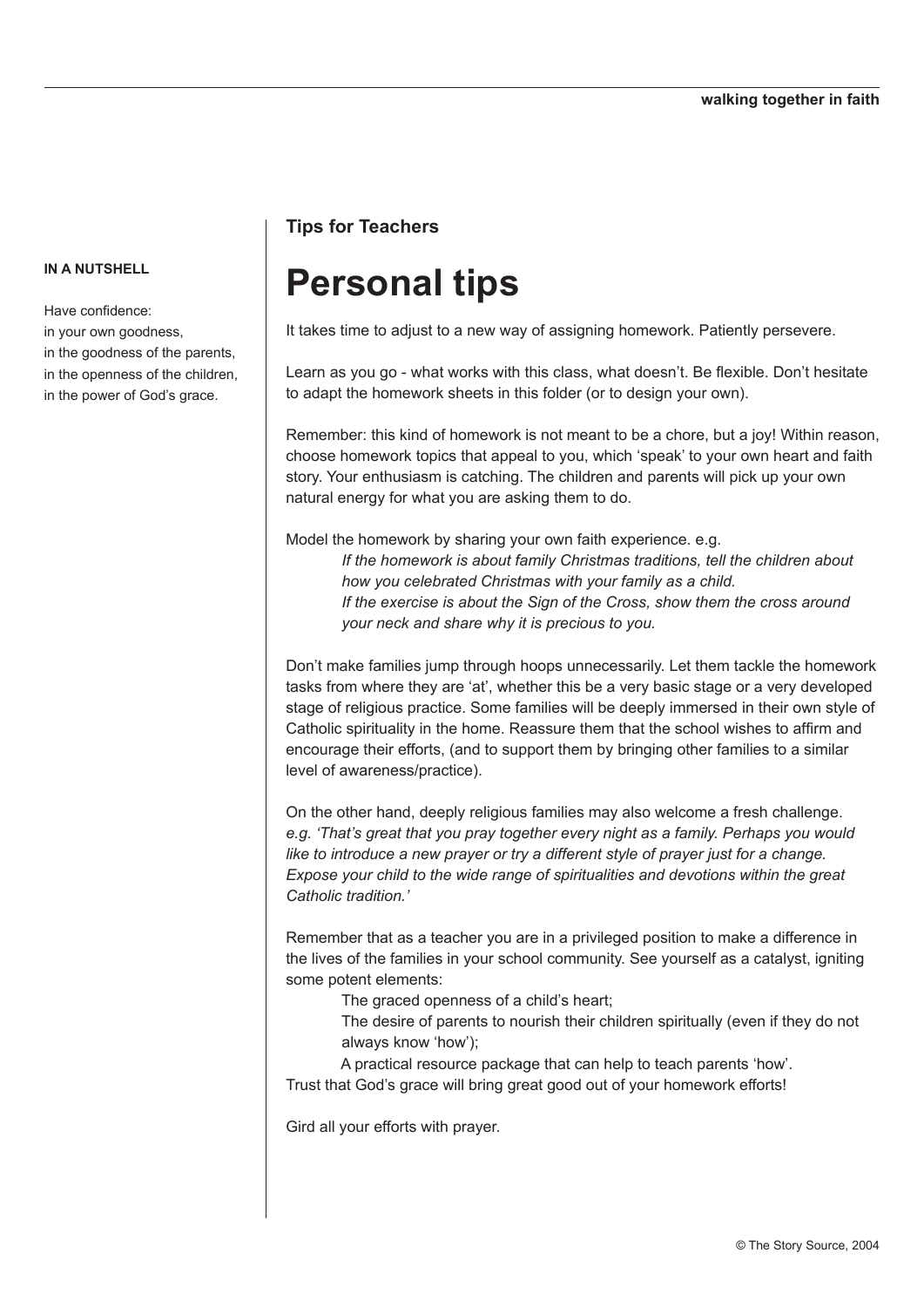#### **IN A NUTSHELL**

There is no resource like the wisdom forged at the 'coal face' of school life.

These are just a few of the comments received from the teachers from the five pilot schools in Broken Bay Diocese.

### **Tips for Teachers**

# **Testimonies**

'We chose "family meals" during Advent as our R.E. homework. To my surprise, the Year 6 children and families whom I had thought "least likely" to do the homework were the most enthusiastic. One child organised the whole family to go on a Sunday picnic together. They loved it.'

'My class asked their parents and other family members about the ways they pray and to place some things in a "prayer box". They came back to school with some beautiful prayer symbols to show the class, such as rosary beads, well-worn bibles, greatgrandpa's prayer book. Some of these were precious heirlooms and for the rest of the day we teachers lived in terror that they would get lost!'

'As R.E. homework we asked children to interview their family members about their experience of Christmas traditions. We asked them to make a collage based on their findings. Some children came back with fairly simple productions. Others went to great lengths with photos, Christmas decorations and items from national costumes. They had obviously interviewed everyone from Great-Aunt Margaret down to the baby sister. We found this homework a great way of celebrating ethnic diversity as well as faith.'

'My class took on Advent homework at the end of last year and they were all buzzing with enthusiasm at school. I tried similar homework with my class the following Lent with less feedback forthcoming. I think this partly reflected the level of trust in the classroom. At the start of a new school year not all the children know each other. They're not as willing to open up.'

'Our homework task was to create a Prayer Garden during Holy Week and then transform it into an Easter Garden for Easter Sunday. It fired our imaginations. First, we discussed the idea of a Prayer Garden in the classroom and the children sketched a plan of how they might go about it when they got home.'

'As you might expect, the younger classes were much more forthcoming with feedback, as were their parents who had regular contact with us before and after school. The older ones (Years 5/6) were more inclined to just go and do it without comment. It seems that more effort is required on our part to elicit feedback from the Year 6 children and their parents.'

'We chose the Gifts of Self homework exercise because it tied in well with our annual class Kris Kringle (KK). Over the years a subtle materialism had crept into Kris Kringle. The children were supposed to spend no more than \$5 but some were going over the top and others were just slapping \$5 in a mate's hand and saying "There you go". The Gifts of Self allowed us to transform KK by changing the focus from a store-bought present to what I can give of myself (e.g. a gesture of kindness, a smile, a prayer). It worked really well.'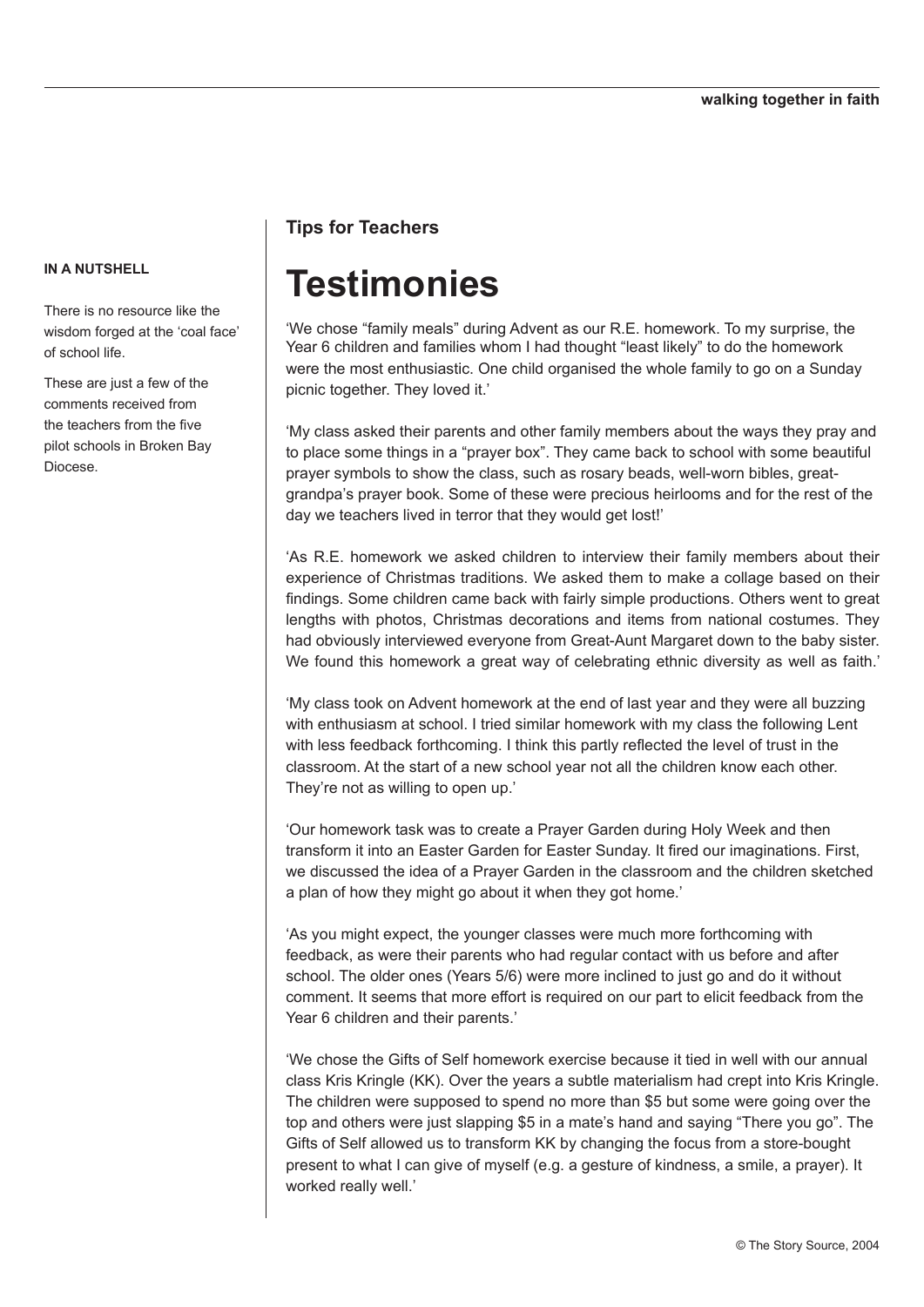## **More testimonies**

'The response to our "family meals" homework was positively overwhelming. I received comments from parents like:

- "This is the first time in years that we've actually sat down together as a family and had dinner together."
- "Over the meal we had to listen to each other... I never realized our son had such a great sense of humour!"
- "For a change we actually turned off the TV and talked to each other over dinner."

"Our meal lasted much longer than usual because we were enjoying it so much." There was one negative comment from a parent who said something like they couldn't see the point of the exercise. I thought that was really sad.'

'During Lent we were learning about the sign of the cross. We took the children for a walk around the school and the parish church looking at all the different kinds of crosses. As a Lenten homework task the children went looking for crosses at home. Then they drew a picture or took a photo of a cross in their home and brought it to school. Some children brought the actual cross to show the class.'

The beauty of this R.E. homework strategy is that the children become the evangelizers in the home. Said one parent: 'My son came home and said with great enthusiasm "Mum, we must have a prayer table in our house!"'

'The children loved hearing their parents tell them the story of their baptism. Some brought in photos to show the class, others brought their baptismal candle or white garment.'

'We designed a classroom Advent calendar with little actions and prayers to do each day. We would cut out the task and stick it on the calendar for each day of Advent. If one day I happened to forget, the children would always remind me: "But we haven't filled in our Advent calendar today!!" Then we made a similar calendar for each child to take home and do with their family. It was clear that they were taking great interest and pride in their Advent journey at home too.'

'We were studying rainforests this term, so the "Prayer Garden" homework sheet tied in beautifully with our environmental theme.'

'I found the homework idea quite straightforward. There was a bit of work preparing the sheets for Advent, Lent and Easter but after that you have them on file for next year. Easy!'

#### **IN A NUTSHELL**

As you develop your homework strategy, draw on the insights of other teachers, of parents and of the children themselves.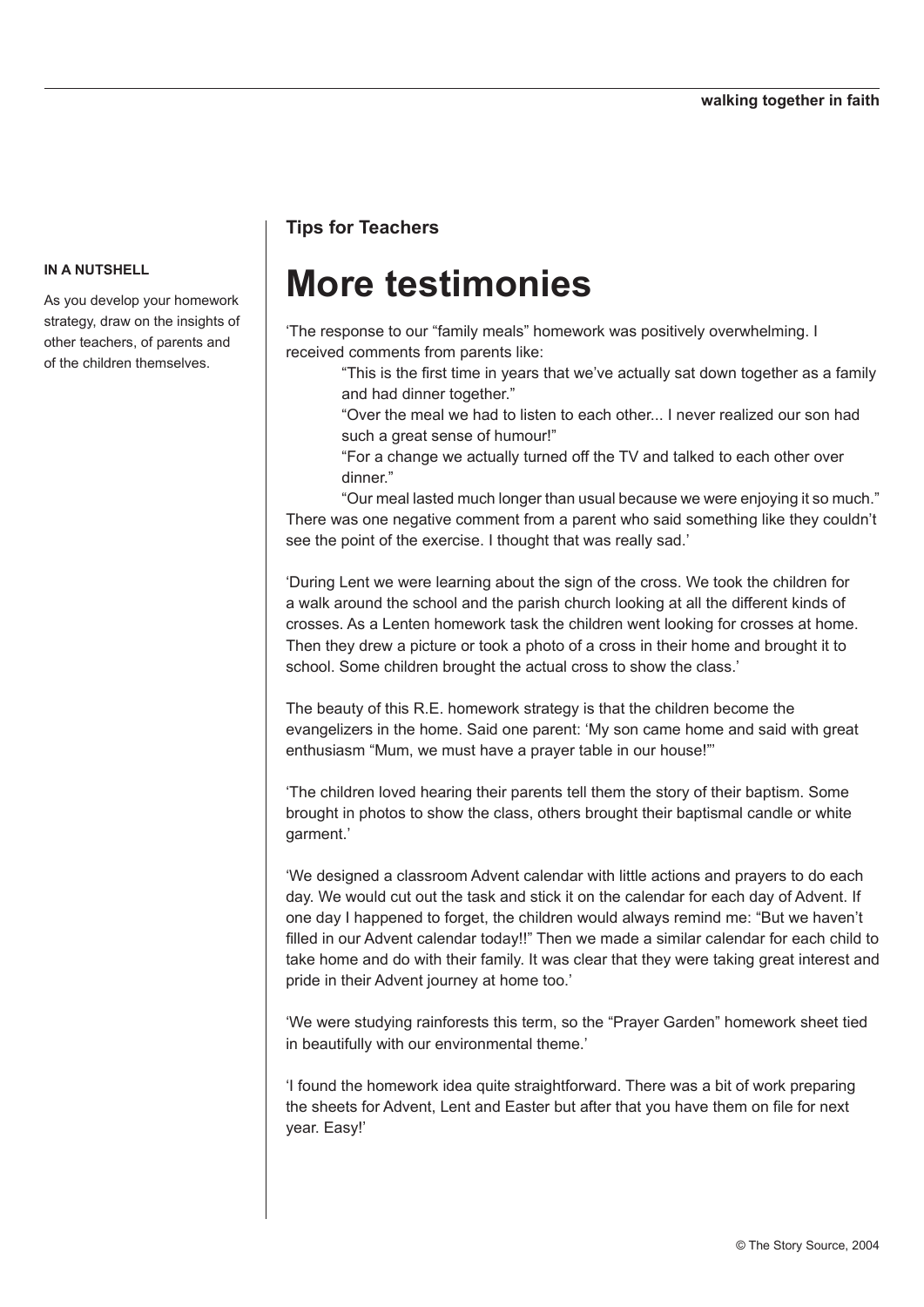# **Parent feedback**

Feedback from parents about the new R.E. homework was formally sought during the trial period. The following is an **excerpt** from the final AGQTP report of Sue Bull:

 Towards the end of Term 1, 2004 schools sent an evaluation form to their parent community and at the time of writing this report, 228 responses had been received.

 Parents were asked: As a result of this project: Have you noticed a difference during Term 4 last year and Term 1 this year in your child's R.E. homework? Results indicated:

My child is:

- Showing more interest in R.E. homework activities
- *1% strongly disagree 20%disagree 71%agree 8%strongly agree*
- More eager to share activities with us at home
- *1%strongly disagree 20%disagree 68%agree 10%strongly agree*
- Happier about the new R.E. homework
- *1%strongly disagree 15%disagree 74%agree 10%strongly agree*

As a parent I feel:

- The R.E. homework is developing more conversation between us
- *1%strongly disagree 27%disagree 59%agree 13%strongly agree*
- I have a greater understanding of my child's R.E. work
- *1%strongly disagree 19%disagree 68%agree 12%strongly agree*
- More positive about this form of home-school learning activity
- *1%strongly disagree 19%disagree 69%agree 11%strongly agree*

How would you now rate this school in assistance given to your child in Religious Education? 1 being lowest and 5 being highest. *1(0%), 2 (0%), 3 (6%), 4(35%), 5(58%)* 

It is evident from the feedback [collated in the overall evaluation] that over 84 % of respondents positively affirmed the value of the project from the perspective of their child's learning outcome and over 86% of the responses agreed that parent involvement in home-school learning activities had improved. No negative comments were written in the evaluations. The following quotes provide a typical example of the affirming responses

*Love the new approach. Our family has greatly enjoyed the new style of homework, keep it up please, I now know more about what is happening in my child's schoolwork, the notes to parents section is really helpful for me and gives me background understanding about the worksheets.*

*I have learnt so much, we are talking lots, about (child's) work now. When can this happen in other subjects? Please!*

*(Child) loves the activity sheets and I love being involved with her. Even (child's) brother is involved in the discussions and activities we have worked on. We have all learnt so much together.*

#### **IN A NUTSHELL**

The majority of parent evaluations showed support for the new style of R.E. homework, an indication that this approach is worth pursuing, refining and developing further.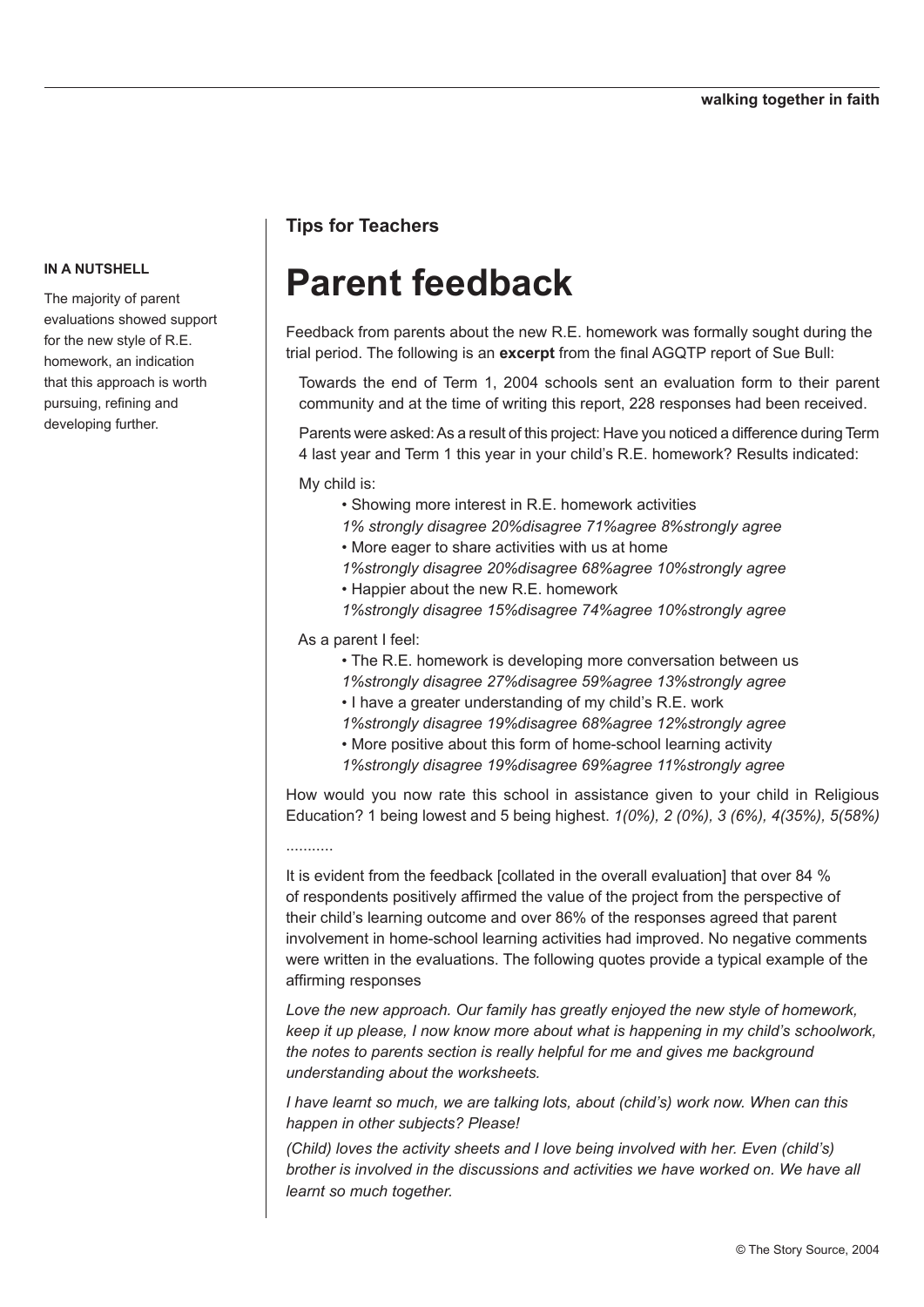# **Trouble-shooting guide**

No strategy is immune from obstacles and resistance. Here are some 'trigger points' to stimulate your ideas for devising constructive responses.

#### **Parents are finding it burdensome.**

- Are there too many questions or tasks on your homework sheet? Try simplifying the tasks or reducing the number.
- Remind parents that they are free to adapt the sheets.
- Tactfully talk with parents about over-commitment as a general social problem do our children need to be doing all those extra-curricular activities? Life is busy, but we should never be too busy to share faith with our children.
- Your own best tip.........................................................................................................

#### **Parents are confused.**

- Check that the teaching staff are all communicating the same message. Understandably, it takes time to become familiar with a new procedure.
- Clarify the central message/task and keep re-stating it clearly and often (in conversation, in the weekly newsletter, in staff meetings, etc).
- Streamline your efforts so that the same home activity is the focus for all classes.
- Stay with a common theme for a while (e.g. a sacred site for Ash Wednesday, Palm Sunday, Easter Sunday, Pentecost Sunday, etc.) until parents get the hang of it.
- Simplify the homework tasks.
- Your own best tip..........................................................................................................

#### **Little feedback forthcoming from children/parents.**

- Seek out feedback on a one-to-one.
- Model the homework activity in class to help explain, demonstrate, enthuse.
- Refer to ideas in 'Communication Tips'.
- Your own best tip..........................................................................................................

#### **Some parents resent being asked to share their faith.**

- Is this the real issue or is there another agenda at work here? (Relationship tensions at home? Fear of being ignorant?) A listening ear may help to defuse objections.
- Remind them that the homework is flexible; they can approach it in their own way.
- Tactfully remind them that in choosing a Catholic school they chose a school committed to a Catholic ethos which includes a parent-school-parish partnership in communicating faith to the young.
- Your own best tip..........................................................................................................

(continued)

#### **IN A NUTSHELL**

Don't let a problem eclipse the vision (of spirituality in the home). However remember that the steps to actualizing the vision can vary enormously.

The challenge is to find the appropriate steps to address the difficulty.

Talk over a difficulty with others. Two heads are always better than one.

Take it to prayer.

Draw on the experience of others - e.g. teachers, parents, children, schools, CSO personnel.

Turn a complaint into a resource. Enlist the help of the complaining parent!

Don't let one bad experience spoil it for everyone else.

Stay focussed on the positives. (Sometimes a positive attitude, in itself, is the solution. The negatives will sort themselves out.)

Even tiny steps are powerful steps if they are taking us towards the vision.

Persevere!